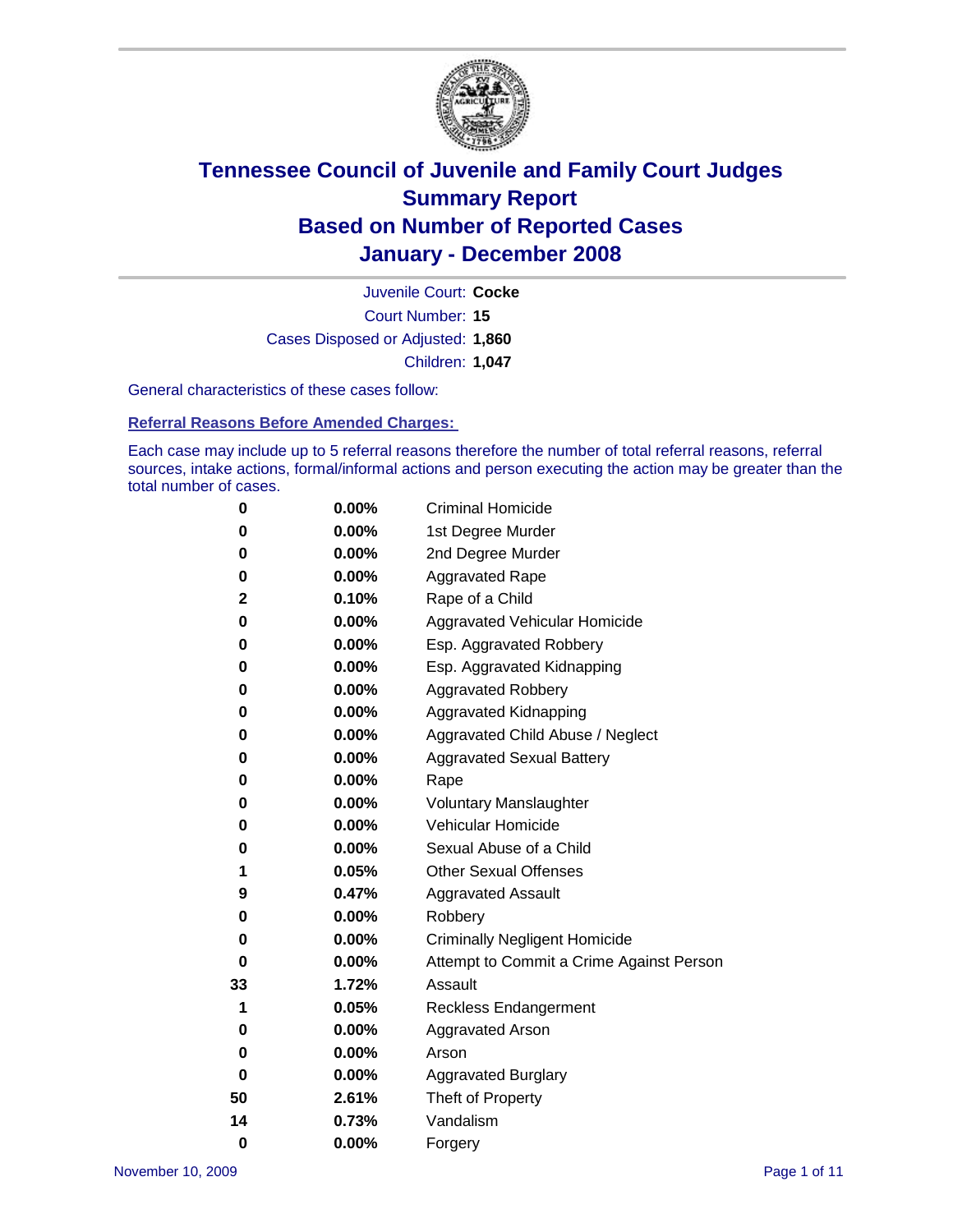

Court Number: **15** Juvenile Court: **Cocke** Cases Disposed or Adjusted: **1,860** Children: **1,047**

#### **Referral Reasons Before Amended Charges:**

Each case may include up to 5 referral reasons therefore the number of total referral reasons, referral sources, intake actions, formal/informal actions and person executing the action may be greater than the total number of cases.

| 0           | 0.00%    | <b>Worthless Checks</b>                                     |  |  |  |
|-------------|----------|-------------------------------------------------------------|--|--|--|
| 0           | $0.00\%$ | Illegal Possession / Fraudulent Use of Credit / Debit Cards |  |  |  |
| 6           | 0.31%    | <b>Burglary</b>                                             |  |  |  |
| $\mathbf 2$ | 0.10%    | Unauthorized Use of a Vehicle                               |  |  |  |
| 0           | 0.00%    | <b>Cruelty to Animals</b>                                   |  |  |  |
| 0           | $0.00\%$ | Sale of Controlled Substances                               |  |  |  |
| 8           | 0.42%    | <b>Other Drug Offenses</b>                                  |  |  |  |
| 14          | 0.73%    | Possession of Controlled Substances                         |  |  |  |
| 0           | $0.00\%$ | <b>Criminal Attempt</b>                                     |  |  |  |
| 0           | 0.00%    | Carrying Weapons on School Property                         |  |  |  |
| 0           | 0.00%    | Unlawful Carrying / Possession of a Weapon                  |  |  |  |
| $\bf{0}$    | $0.00\%$ | <b>Evading Arrest</b>                                       |  |  |  |
| 0           | 0.00%    | Escape                                                      |  |  |  |
| 1           | 0.05%    | Driving Under Influence (DUI)                               |  |  |  |
| 22          | 1.15%    | Possession / Consumption of Alcohol                         |  |  |  |
| 3           | 0.16%    | Resisting Stop, Frisk, Halt, Arrest or Search               |  |  |  |
| 0           | 0.00%    | <b>Aggravated Criminal Trespass</b>                         |  |  |  |
| 5           | 0.26%    | Harassment                                                  |  |  |  |
| $\mathbf 2$ | 0.10%    | Failure to Appear                                           |  |  |  |
| $\mathbf 2$ | 0.10%    | Filing a False Police Report                                |  |  |  |
| $\bf{0}$    | $0.00\%$ | Criminal Impersonation                                      |  |  |  |
| 11          | 0.57%    | <b>Disorderly Conduct</b>                                   |  |  |  |
| 5           | 0.26%    | <b>Criminal Trespass</b>                                    |  |  |  |
| 0           | 0.00%    | Public Intoxication                                         |  |  |  |
| 0           | $0.00\%$ | Gambling                                                    |  |  |  |
| 128         | 6.68%    | Traffic                                                     |  |  |  |
| 0           | $0.00\%$ | Local Ordinances                                            |  |  |  |
| 5           | 0.26%    | Violation of Wildlife Regulations                           |  |  |  |
| 1           | 0.05%    | Contempt of Court                                           |  |  |  |
| 60          | 3.13%    | Violation of Probation                                      |  |  |  |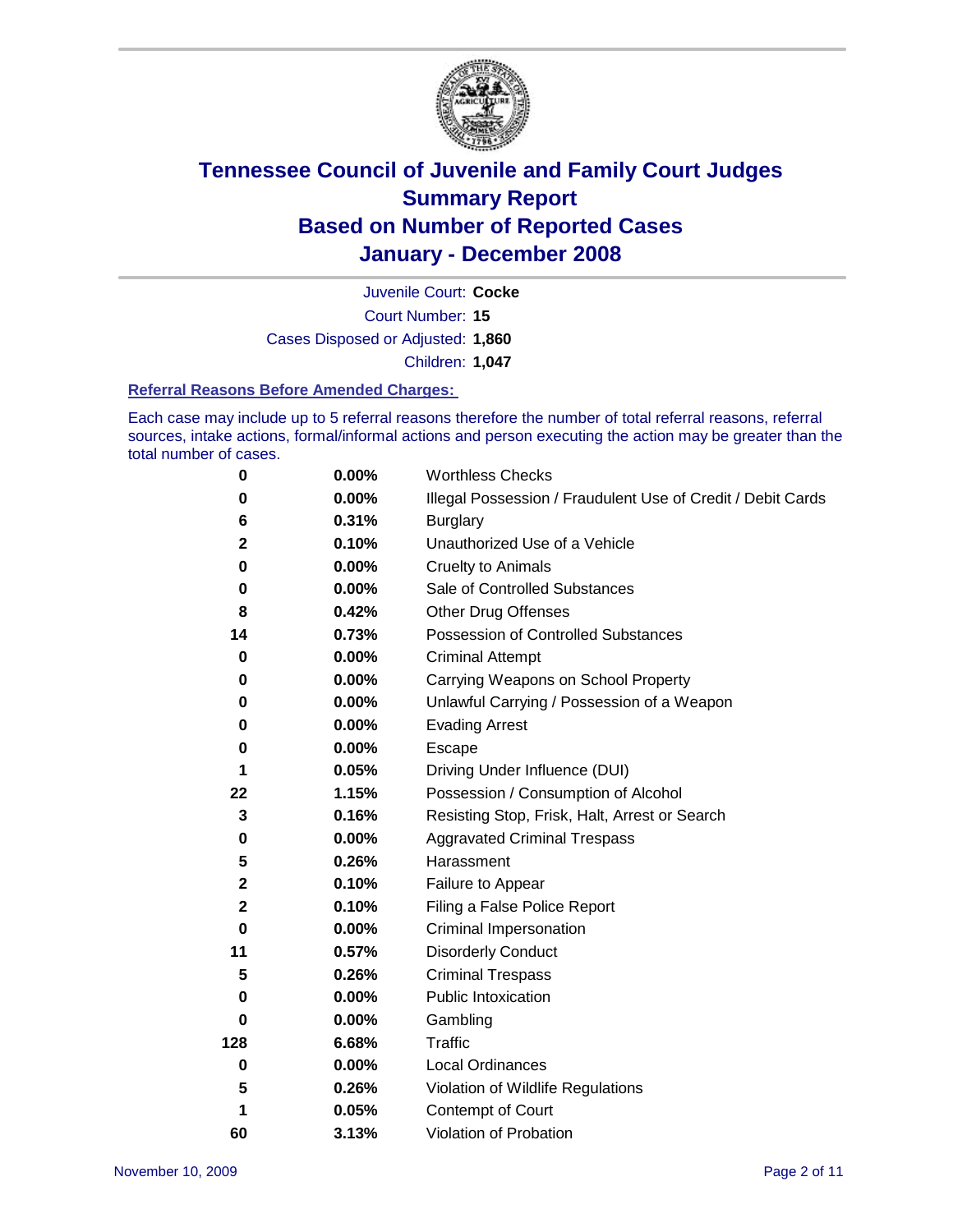

Court Number: **15** Juvenile Court: **Cocke** Cases Disposed or Adjusted: **1,860** Children: **1,047**

#### **Referral Reasons Before Amended Charges:**

Each case may include up to 5 referral reasons therefore the number of total referral reasons, referral sources, intake actions, formal/informal actions and person executing the action may be greater than the total number of cases.

| 1,916       | 100.00% | <b>Total Referrals</b>                 |
|-------------|---------|----------------------------------------|
| 202         | 10.54%  | Other                                  |
| 0           | 0.00%   | <b>Consent to Marry</b>                |
| 0           | 0.00%   | <b>Request for Medical Treatment</b>   |
| 289         | 15.08%  | <b>Child Support</b>                   |
| 28          | 1.46%   | Paternity / Legitimation               |
| 27          | 1.41%   | Visitation                             |
| 140         | 7.31%   | Custody                                |
| 278         | 14.51%  | <b>Foster Care Review</b>              |
| 0           | 0.00%   | <b>Administrative Review</b>           |
| 43          | 2.24%   | <b>Judicial Review</b>                 |
| 1           | 0.05%   | Violation of Informal Adjustment       |
| $\bf{0}$    | 0.00%   | <b>Violation of Pretrial Diversion</b> |
| 28          | 1.46%   | <b>Termination of Parental Rights</b>  |
| 240         | 12.53%  | Dependency / Neglect                   |
| $\mathbf 0$ | 0.00%   | <b>Physically Abused Child</b>         |
| 0           | 0.00%   | <b>Sexually Abused Child</b>           |
| 4           | 0.21%   | <b>Violation of Curfew</b>             |
| 1           | 0.05%   | Violation of a Valid Court Order       |
| 9           | 0.47%   | Possession of Tobacco Products         |
| 1           | 0.05%   | Out-of-State Runaway                   |
| 27          | 1.41%   | In-State Runaway                       |
| 179         | 9.34%   | Truancy                                |
| 28          | 1.46%   | <b>Unruly Behavior</b>                 |
| 6           | 0.31%   | Violation of Aftercare                 |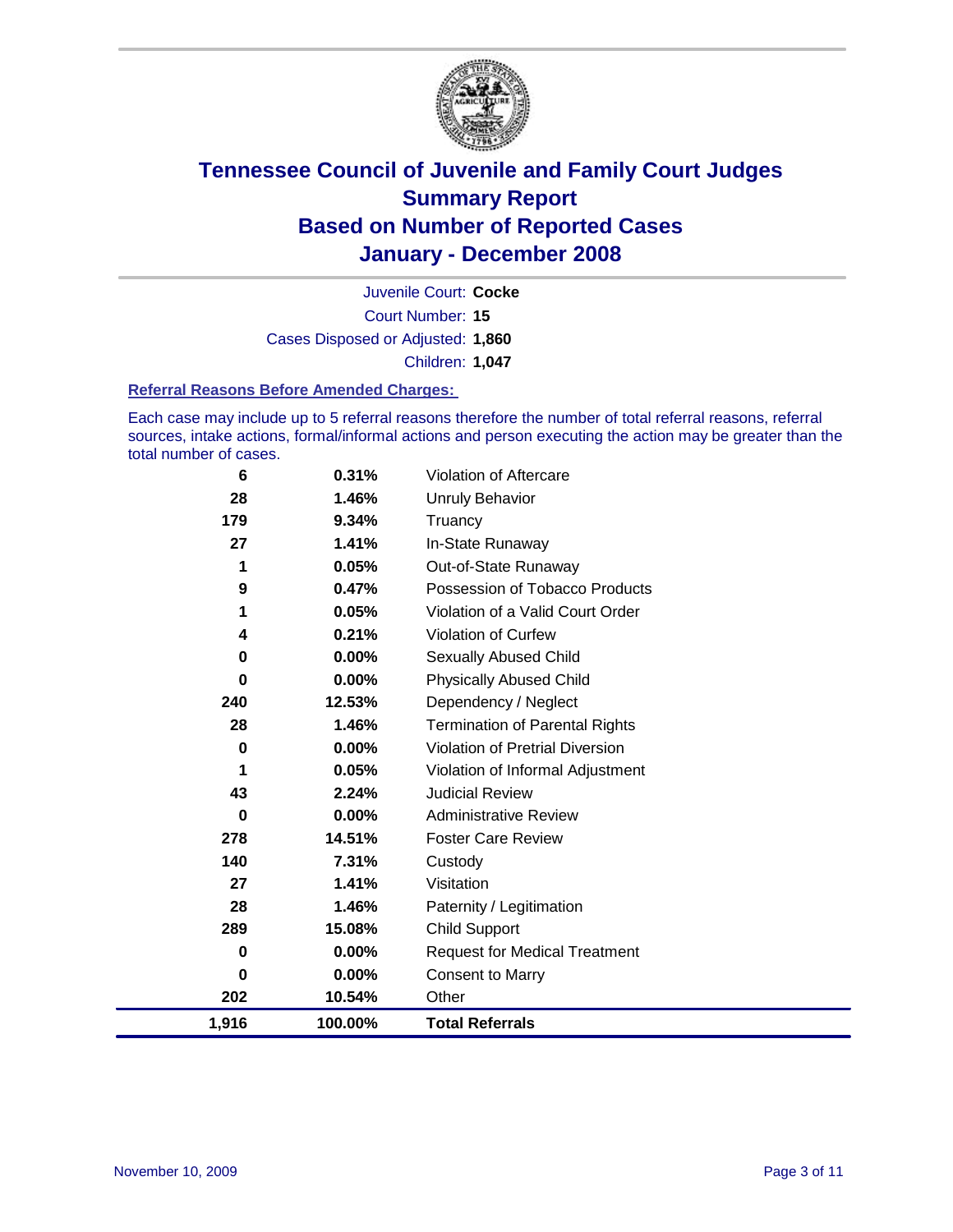

|                            |                                   | Juvenile Court: Cocke             |  |  |  |
|----------------------------|-----------------------------------|-----------------------------------|--|--|--|
|                            | Court Number: 15                  |                                   |  |  |  |
|                            | Cases Disposed or Adjusted: 1,860 |                                   |  |  |  |
|                            |                                   | Children: 1,047                   |  |  |  |
| <b>Referral Sources: 1</b> |                                   |                                   |  |  |  |
| 338                        | 17.64%                            | Law Enforcement                   |  |  |  |
| 249                        | 13.00%                            | Parents                           |  |  |  |
| 93                         | 4.85%                             | <b>Relatives</b>                  |  |  |  |
| 4                          | 0.21%                             | Self                              |  |  |  |
| 179                        | 9.34%                             | School                            |  |  |  |
| 0                          | $0.00\%$                          | <b>CSA</b>                        |  |  |  |
| 663                        | 34.60%                            | <b>DCS</b>                        |  |  |  |
| $\mathbf{2}$               | 0.10%                             | <b>Other State Department</b>     |  |  |  |
| 0                          | $0.00\%$                          | <b>District Attorney's Office</b> |  |  |  |
| 70                         | 3.65%                             | <b>Court Staff</b>                |  |  |  |

 **0.00%** Social Agency **0.63%** Other Court

**0.47%** Child & Parent

 **1.30%** Hospital **11.64%** Unknown

# **1,916 100.00% Total Referral Sources**

### **Age of Child at Referral: 2 41.17%** Ages 10 and Under **5.92%** Ages 11 through 12 **9.26%** Ages 13 through 14 **22.45%** Ages 15 through 16 **20.34%** Ages 17 through 18 **0.86%** Ages 19 and Over **0.00%** Unknown **1,047 100.00% Total Child Count**

**0.78%** Victim

**1.77%** Other

<sup>1</sup> If different than number of Referral Reasons (1916), verify accuracy of your court's data.

<sup>2</sup> One child could be counted in multiple categories, verify accuracy of your court's data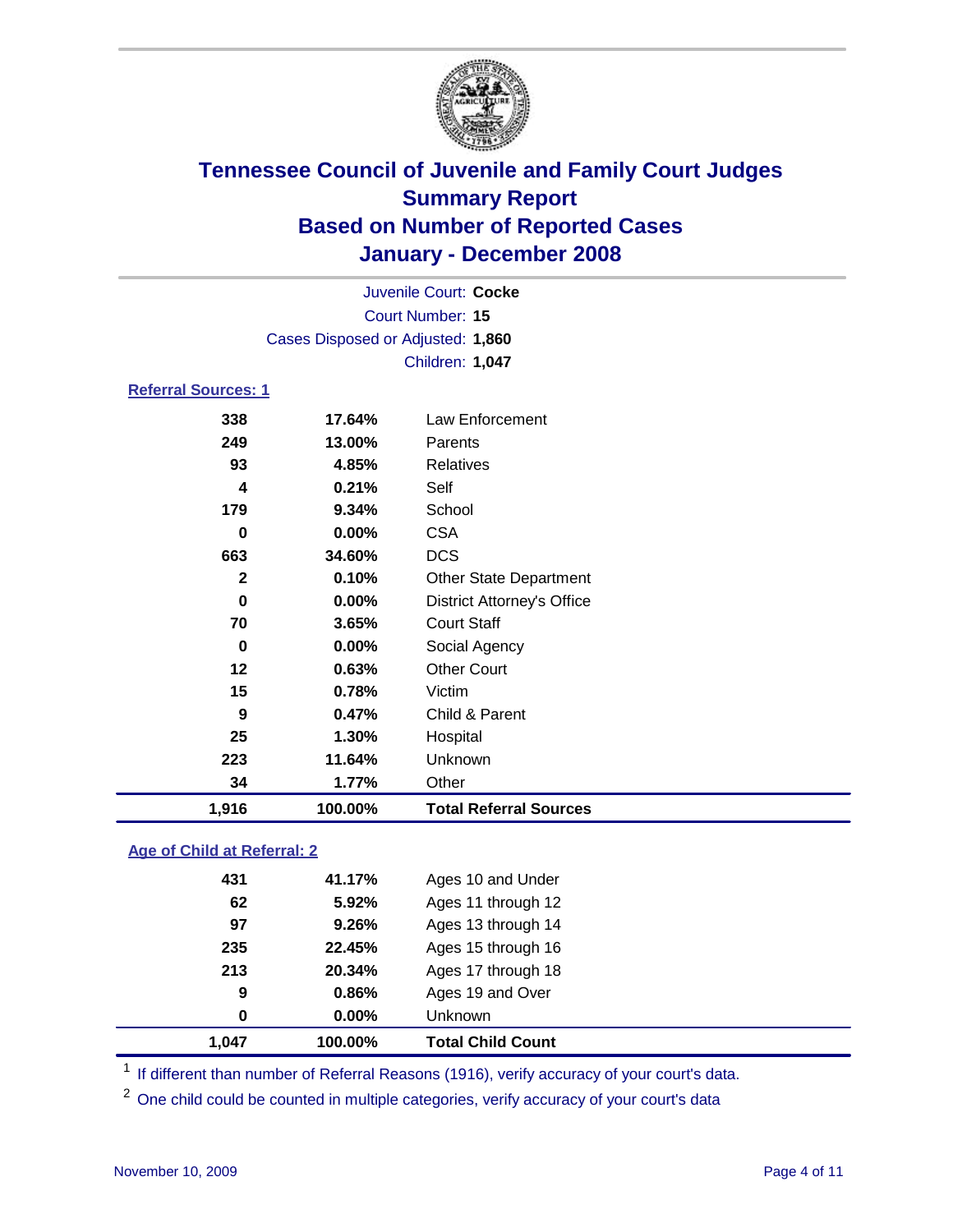

| Juvenile Court: Cocke                   |                                   |                          |  |  |
|-----------------------------------------|-----------------------------------|--------------------------|--|--|
| Court Number: 15                        |                                   |                          |  |  |
|                                         | Cases Disposed or Adjusted: 1,860 |                          |  |  |
|                                         |                                   | Children: 1,047          |  |  |
| Sex of Child: 1                         |                                   |                          |  |  |
| 572                                     | 54.63%                            | Male                     |  |  |
| 472                                     | 45.08%                            | Female                   |  |  |
| 3                                       | 0.29%                             | Unknown                  |  |  |
| 1,047                                   | 100.00%                           | <b>Total Child Count</b> |  |  |
| Race of Child: 1                        |                                   |                          |  |  |
| 971                                     | 92.74%                            | White                    |  |  |
| 34                                      | 3.25%                             | African American         |  |  |
| $\mathbf{2}$                            | 0.19%                             | Native American          |  |  |
| $\bf{0}$                                | 0.00%                             | Asian                    |  |  |
| 18                                      | 1.72%                             | Mixed                    |  |  |
| 22                                      | 2.10%                             | Unknown                  |  |  |
| 1,047                                   | 100.00%                           | <b>Total Child Count</b> |  |  |
| <b>Hispanic Origin: 1</b>               |                                   |                          |  |  |
| 21                                      | 2.01%                             | Yes                      |  |  |
| 895                                     | 85.48%                            | <b>No</b>                |  |  |
| 131                                     | 12.51%                            | Unknown                  |  |  |
| 1,047                                   | 100.00%                           | <b>Total Child Count</b> |  |  |
| <b>School Enrollment of Children: 1</b> |                                   |                          |  |  |
| 677                                     | 64.66%                            | Yes                      |  |  |
| 203                                     | 19.39%                            | No                       |  |  |
| 167                                     | 15.95%                            | Unknown                  |  |  |
| 1,047                                   | 100.00%                           | <b>Total Child Count</b> |  |  |

<sup>1</sup> One child could be counted in multiple categories, verify accuracy of your court's data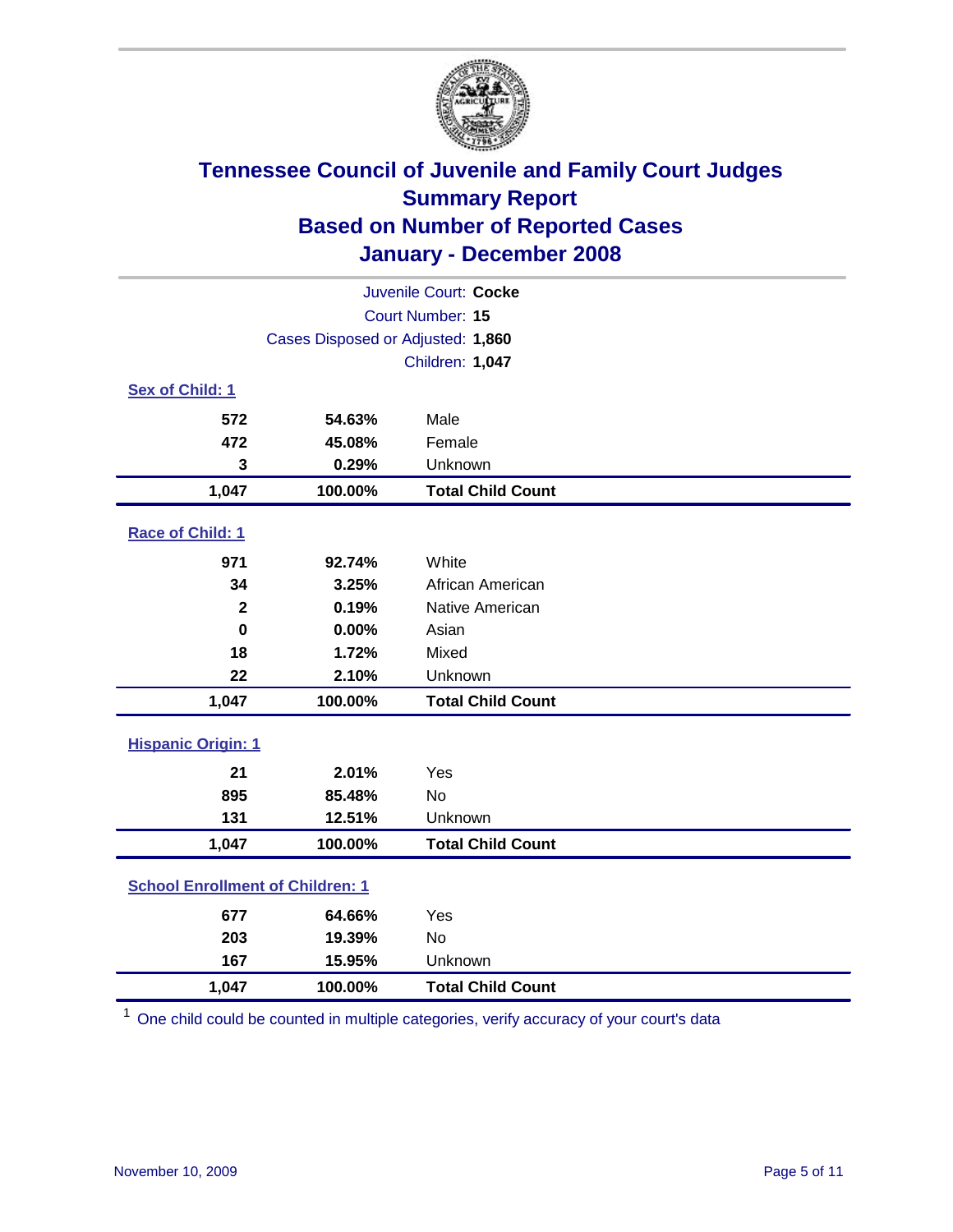

Court Number: **15** Juvenile Court: **Cocke** Cases Disposed or Adjusted: **1,860** Children: **1,047**

#### **Living Arrangement of Child at Time of Referral: 1**

| 1,047 | 100.00%  | <b>Total Child Count</b>     |
|-------|----------|------------------------------|
| 8     | 0.76%    | Other                        |
| 168   | 16.05%   | Unknown                      |
| 10    | $0.96\%$ | Independent                  |
| 1     | 0.10%    | In an Institution            |
| 1     | 0.10%    | In a Residential Center      |
| 7     | 0.67%    | In a Group Home              |
| 139   | 13.28%   | With Foster Family           |
| 8     | 0.76%    | With Adoptive Parents        |
| 97    | 9.26%    | <b>With Relatives</b>        |
| 84    | 8.02%    | With Father                  |
| 319   | 30.47%   | With Mother                  |
| 10    | 0.96%    | With Mother and Stepfather   |
| 5     | 0.48%    | With Father and Stepmother   |
| 190   | 18.15%   | With Both Biological Parents |
|       |          |                              |

#### **Type of Detention: 2**

| 1.860        | 100.00%  | <b>Total Detention Count</b> |  |
|--------------|----------|------------------------------|--|
| 315          | 16.94%   | Other                        |  |
| 1,489        | 80.05%   | Does Not Apply               |  |
| 37           | $1.99\%$ | <b>Unknown</b>               |  |
| 1            | 0.05%    | <b>Psychiatric Hospital</b>  |  |
| 0            | $0.00\%$ | Jail - No Separation         |  |
| 0            | $0.00\%$ | Jail - Partial Separation    |  |
| 0            | $0.00\%$ | Jail - Complete Separation   |  |
| 16           | 0.86%    | Juvenile Detention Facility  |  |
| $\mathbf{2}$ | 0.11%    | Non-Secure Placement         |  |
|              |          |                              |  |

<sup>1</sup> One child could be counted in multiple categories, verify accuracy of your court's data

<sup>2</sup> If different than number of Cases (1860) verify accuracy of your court's data.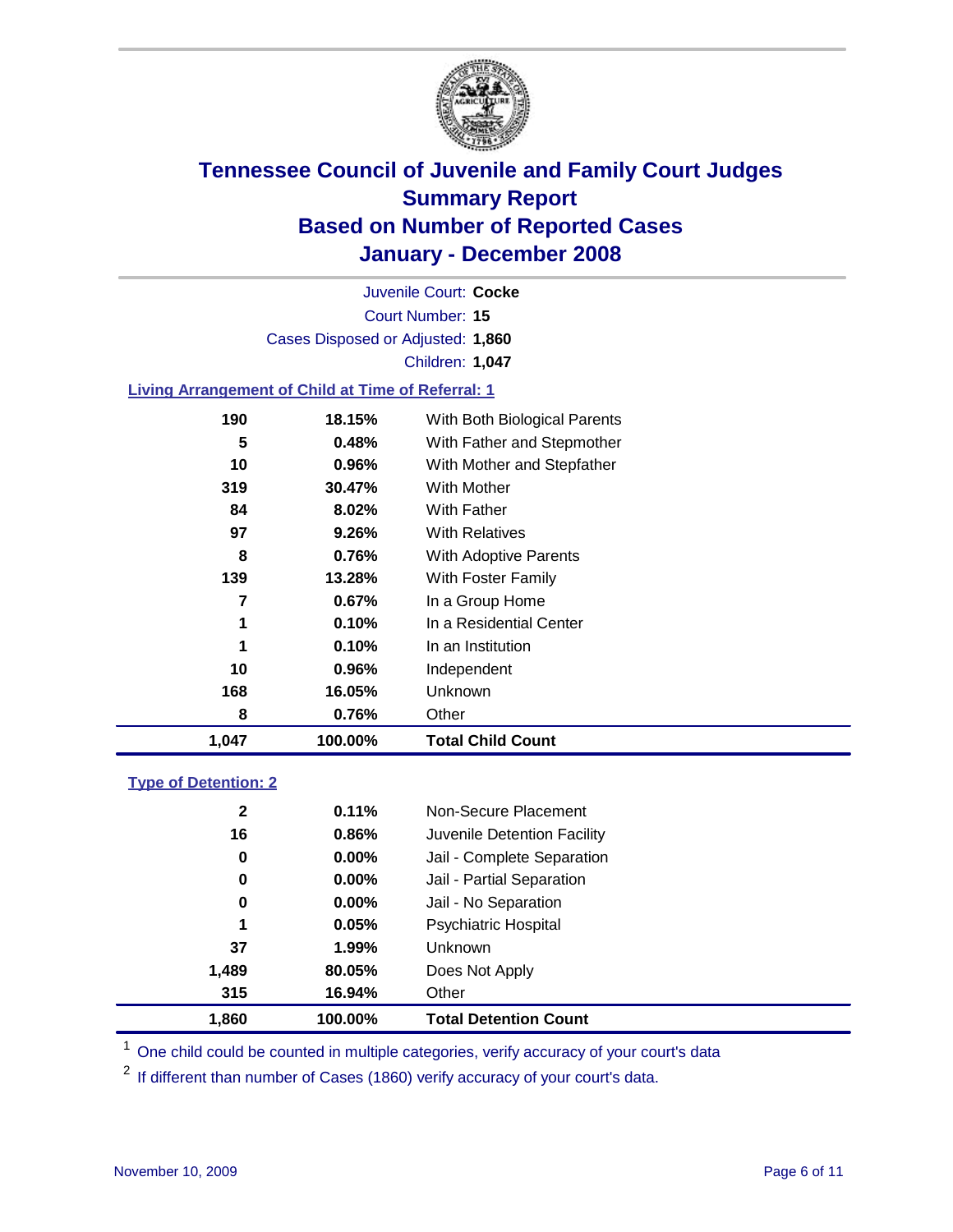

|                                                    | Juvenile Court: Cocke             |                                      |  |  |  |
|----------------------------------------------------|-----------------------------------|--------------------------------------|--|--|--|
|                                                    | Court Number: 15                  |                                      |  |  |  |
|                                                    | Cases Disposed or Adjusted: 1,860 |                                      |  |  |  |
|                                                    |                                   | Children: 1,047                      |  |  |  |
| <b>Placement After Secure Detention Hearing: 1</b> |                                   |                                      |  |  |  |
| 11                                                 | 0.59%                             | Returned to Prior Living Arrangement |  |  |  |
| 3                                                  | 0.16%                             | Juvenile Detention Facility          |  |  |  |
| $\bf{0}$                                           | 0.00%                             | Jail                                 |  |  |  |
|                                                    | 0.05%                             | Shelter / Group Home                 |  |  |  |
| 1                                                  | 0.05%                             | <b>Foster Family Home</b>            |  |  |  |
| $\overline{2}$                                     | 0.11%                             | Psychiatric Hospital                 |  |  |  |
| 256                                                | 13.76%                            | Unknown                              |  |  |  |
| 1,499                                              | 80.59%                            | Does Not Apply                       |  |  |  |
| 87                                                 | 4.68%                             | Other                                |  |  |  |
| 1,860                                              | 100.00%                           | <b>Total Placement Count</b>         |  |  |  |
|                                                    |                                   |                                      |  |  |  |
| <b>Intake Actions: 2</b>                           |                                   |                                      |  |  |  |
| 1,611                                              | 84.08%                            | <b>Petition Filed</b>                |  |  |  |
| 65                                                 | 3.39%                             | <b>Motion Filed</b>                  |  |  |  |
| 64                                                 | 3.34%                             | <b>Citation Processed</b>            |  |  |  |
| 11                                                 | 0.57%                             | Notification of Paternity Processed  |  |  |  |
| 18                                                 | 0.94%                             | Scheduling of Judicial Review        |  |  |  |
| 1                                                  | 0.05%                             | Scheduling of Administrative Review  |  |  |  |
| 85                                                 | 4.44%                             | Scheduling of Foster Care Review     |  |  |  |
| 17                                                 | 0.89%                             | Unknown                              |  |  |  |
| $\mathbf 0$                                        | 0.00%                             | Does Not Apply                       |  |  |  |
| 44                                                 | 2.30%                             | Other                                |  |  |  |
| 1,916                                              | 100.00%                           | <b>Total Intake Count</b>            |  |  |  |

<sup>1</sup> If different than number of Cases (1860) verify accuracy of your court's data.

<sup>2</sup> If different than number of Referral Reasons (1916), verify accuracy of your court's data.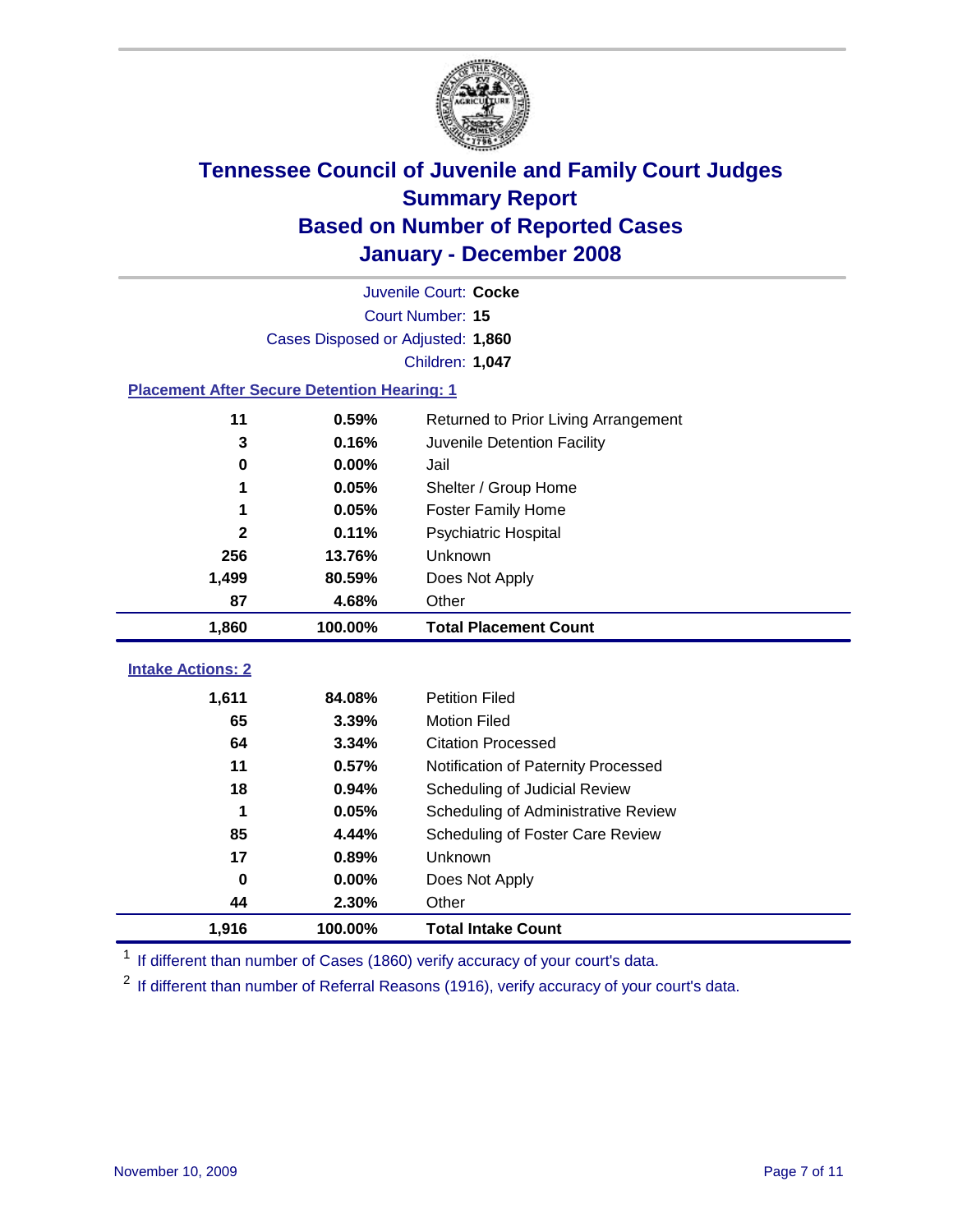

Court Number: **15** Juvenile Court: **Cocke** Cases Disposed or Adjusted: **1,860** Children: **1,047**

#### **Last Grade Completed by Child: 1**

| 4        | 0.38%          | <b>GED</b>                |
|----------|----------------|---------------------------|
| 1        | 0.10%          | Non-Graded Special Ed     |
| 0        | 0.00%          | 12th Grade                |
| 140      | 13.37%         | 11th Grade                |
| 126      | 12.03%         | 10th Grade                |
| 80       | 7.64%          | 9th Grade                 |
| 67       | 6.40%          | 8th Grade                 |
| 51       | 4.87%          | 7th Grade                 |
| 34       | 3.25%          | 6th Grade                 |
| 18       | 1.72%          | 5th Grade                 |
| 21       | 2.01%          | 4th Grade                 |
| 30       | 2.87%          | 3rd Grade                 |
| 43       | 4.11%          | 2nd Grade                 |
| 15       | 1.43%          | 1st Grade                 |
| 16<br>29 | 1.53%<br>2.77% | Preschool<br>Kindergarten |
|          |                |                           |
| 88       | 8.40%          | Too Young for School      |

#### **Enrolled in Special Education: 1**

| 1,047 | 100.00% | <b>Total Child Count</b> |  |
|-------|---------|--------------------------|--|
| 172   | 16.43%  | Unknown                  |  |
| 839   | 80.13%  | No                       |  |
| 36    | 3.44%   | Yes                      |  |
|       |         |                          |  |

<sup>1</sup> One child could be counted in multiple categories, verify accuracy of your court's data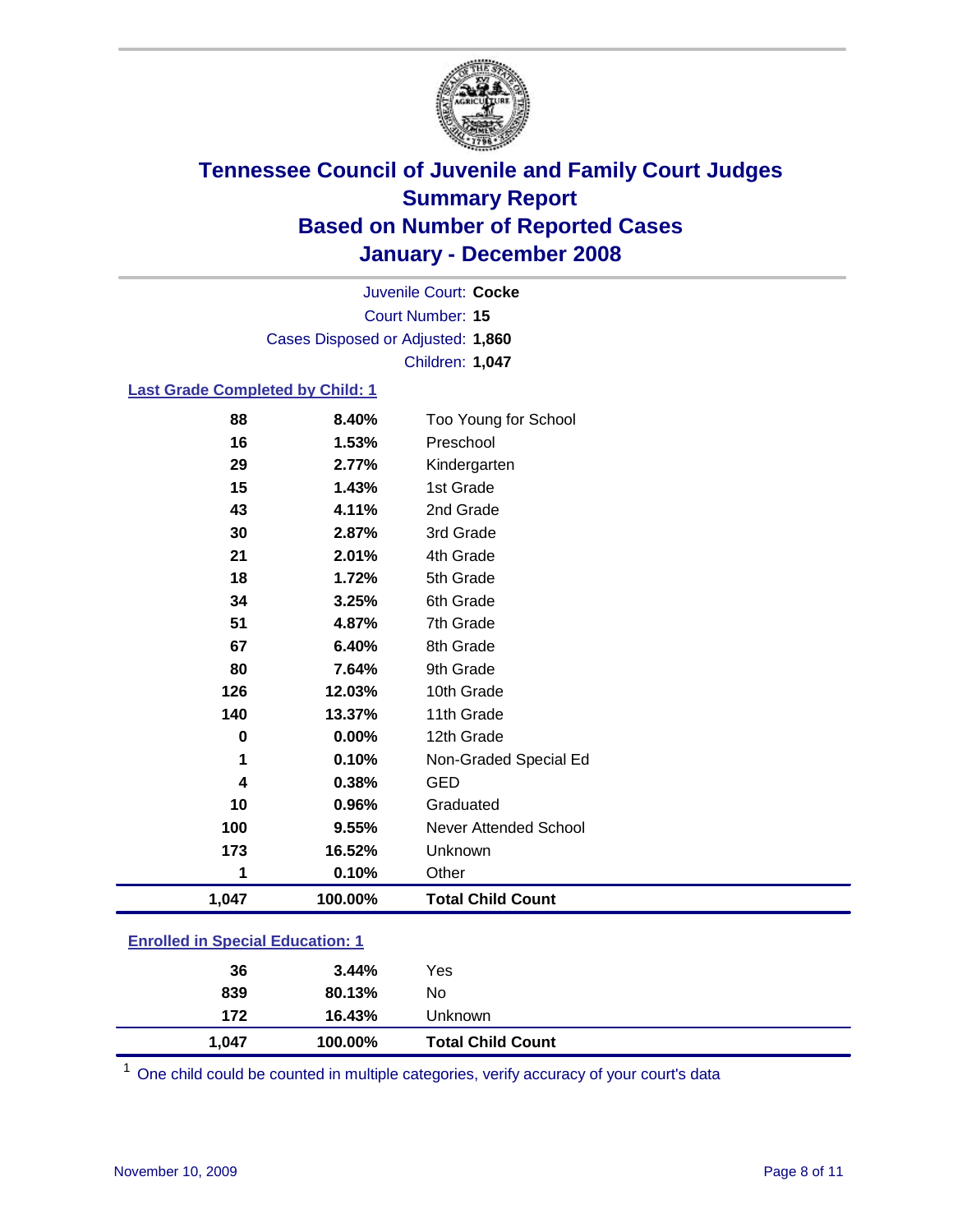

| Juvenile Court: Cocke |                                   |                           |  |  |  |
|-----------------------|-----------------------------------|---------------------------|--|--|--|
|                       | Court Number: 15                  |                           |  |  |  |
|                       | Cases Disposed or Adjusted: 1,860 |                           |  |  |  |
|                       |                                   | Children: 1,047           |  |  |  |
|                       | <b>Action Executed By: 1</b>      |                           |  |  |  |
| 1,721                 | 89.82%                            | Judge                     |  |  |  |
| 0                     | $0.00\%$                          | Referee                   |  |  |  |
| 195                   | 10.18%                            | <b>YSO</b>                |  |  |  |
| $\bf{0}$              | $0.00\%$                          | Other                     |  |  |  |
| 0                     | $0.00\%$                          | Unknown                   |  |  |  |
| 1,916                 | 100.00%                           | <b>Total Action Count</b> |  |  |  |

#### **Formal / Informal Actions: 1**

| 100      | 5.22%    | Dismissed                                        |
|----------|----------|--------------------------------------------------|
| 7        | 0.37%    | Retired / Nolle Prosequi                         |
| 180      | 9.39%    | <b>Complaint Substantiated Delinquent</b>        |
| 152      | 7.93%    | <b>Complaint Substantiated Status Offender</b>   |
| 310      | 16.18%   | <b>Complaint Substantiated Dependent/Neglect</b> |
| 0        | $0.00\%$ | <b>Complaint Substantiated Abused</b>            |
| $\bf{0}$ | $0.00\%$ | <b>Complaint Substantiated Mentally III</b>      |
| 254      | 13.26%   | Informal Adjustment                              |
| 0        | $0.00\%$ | <b>Pretrial Diversion</b>                        |
| 0        | $0.00\%$ | <b>Transfer to Adult Court Hearing</b>           |
| $\bf{0}$ | $0.00\%$ | Charges Cleared by Transfer to Adult Court       |
| 14       | 0.73%    | Special Proceeding                               |
| 401      | 20.93%   | <b>Review Concluded</b>                          |
| 4        | 0.21%    | Case Held Open                                   |
| 494      | 25.78%   | Other                                            |
| 0        | $0.00\%$ | Unknown                                          |
| 1,916    | 100.00%  | <b>Total Action Count</b>                        |

<sup>1</sup> If different than number of Referral Reasons (1916), verify accuracy of your court's data.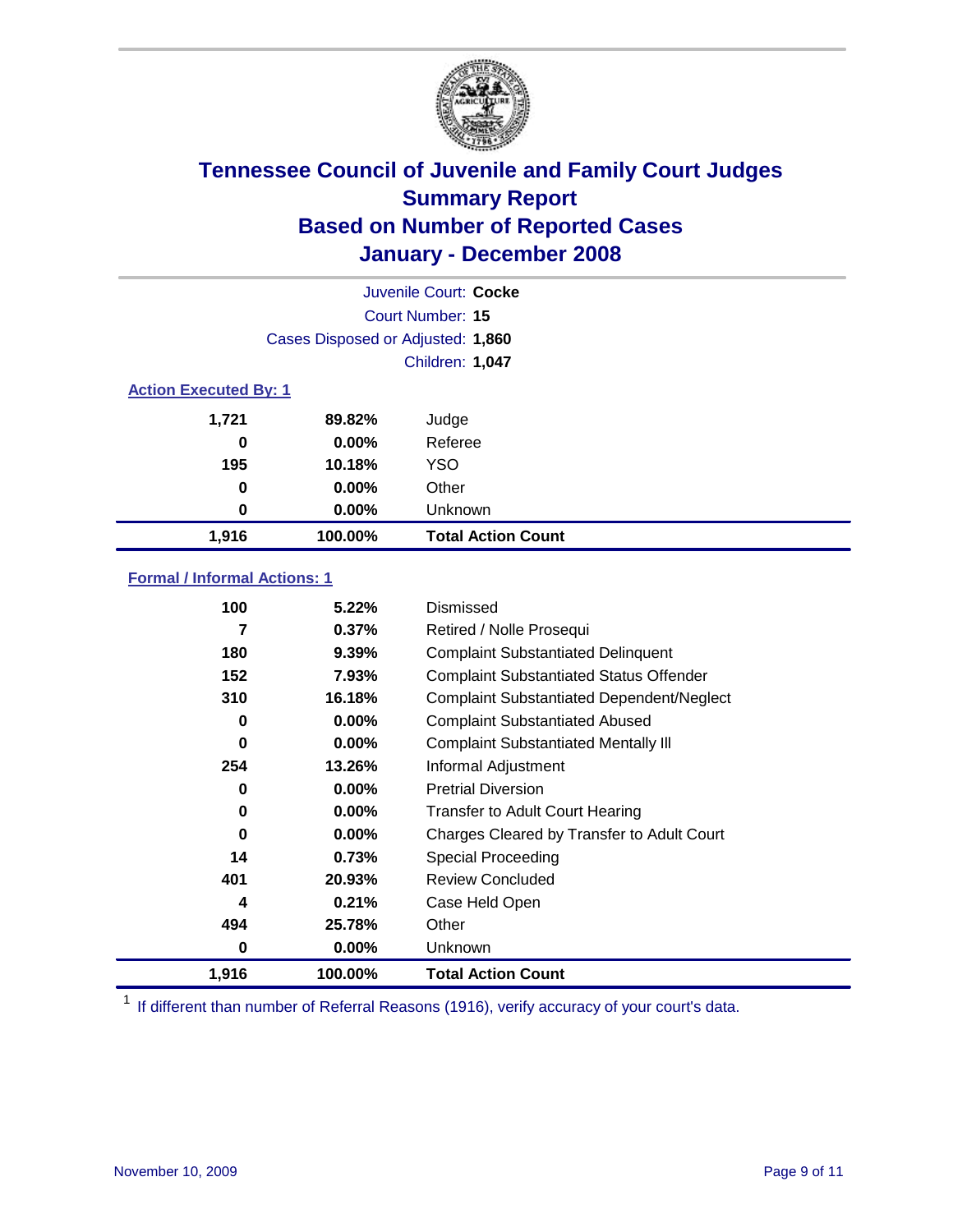

|                       |                                   | Juvenile Court: Cocke                                 |
|-----------------------|-----------------------------------|-------------------------------------------------------|
|                       |                                   | <b>Court Number: 15</b>                               |
|                       | Cases Disposed or Adjusted: 1,860 |                                                       |
|                       |                                   | Children: 1,047                                       |
| <b>Case Outcomes:</b> |                                   | There can be multiple outcomes for one child or case. |
| 203                   | 6.65%                             | <b>Case Dismissed</b>                                 |
| 3                     | 0.10%                             | Case Retired or Nolle Prosequi                        |
| 94                    | 3.08%                             | Warned / Counseled                                    |
| 1                     | 0.03%                             | <b>Held Open For Review</b>                           |
| 56                    | 1.83%                             | Supervision / Probation to Juvenile Court             |
| 0                     | 0.00%                             | <b>Probation to Parents</b>                           |
| 0                     | 0.00%                             | Referral to Another Entity for Supervision / Service  |
| 13                    | 0.43%                             | Referred for Mental Health Counseling                 |
| 66                    | 2.16%                             | Referred for Alcohol and Drug Counseling              |
| 0                     | 0.00%                             | <b>Referred to Alternative School</b>                 |
| 0                     | 0.00%                             | Referred to Private Child Agency                      |
| 14                    | 0.46%                             | Referred to Defensive Driving School                  |
| 0                     | 0.00%                             | Referred to Alcohol Safety School                     |
| 0                     | 0.00%                             | Referred to Juvenile Court Education-Based Program    |
| 19                    | 0.62%                             | Driver's License Held Informally                      |
| 0                     | 0.00%                             | <b>Voluntary Placement with DMHMR</b>                 |
| 1                     | 0.03%                             | <b>Private Mental Health Placement</b>                |
| 0                     | 0.00%                             | <b>Private MR Placement</b>                           |
| 0                     | 0.00%                             | Placement with City/County Agency/Facility            |
| 0                     | 0.00%                             | Placement with Relative / Other Individual            |
| 35                    | 1.15%                             | Fine                                                  |
| 10                    | 0.33%                             | <b>Public Service</b>                                 |
| 26                    | 0.85%                             | Restitution                                           |
| 0                     | 0.00%                             | <b>Runaway Returned</b>                               |
| 155                   | 5.08%                             | No Contact Order                                      |
| 7                     | 0.23%                             | Injunction Other than No Contact Order                |
| 28                    | 0.92%                             | <b>House Arrest</b>                                   |
| 0                     | 0.00%                             | <b>Court Defined Curfew</b>                           |
| 0                     | 0.00%                             | Dismissed from Informal Adjustment                    |
| 0                     | 0.00%                             | <b>Dismissed from Pretrial Diversion</b>              |
| 16                    | 0.52%                             | <b>Released from Probation</b>                        |
| 0                     | 0.00%                             | <b>Transferred to Adult Court</b>                     |
| 0                     | $0.00\%$                          | <b>DMHMR Involuntary Commitment</b>                   |